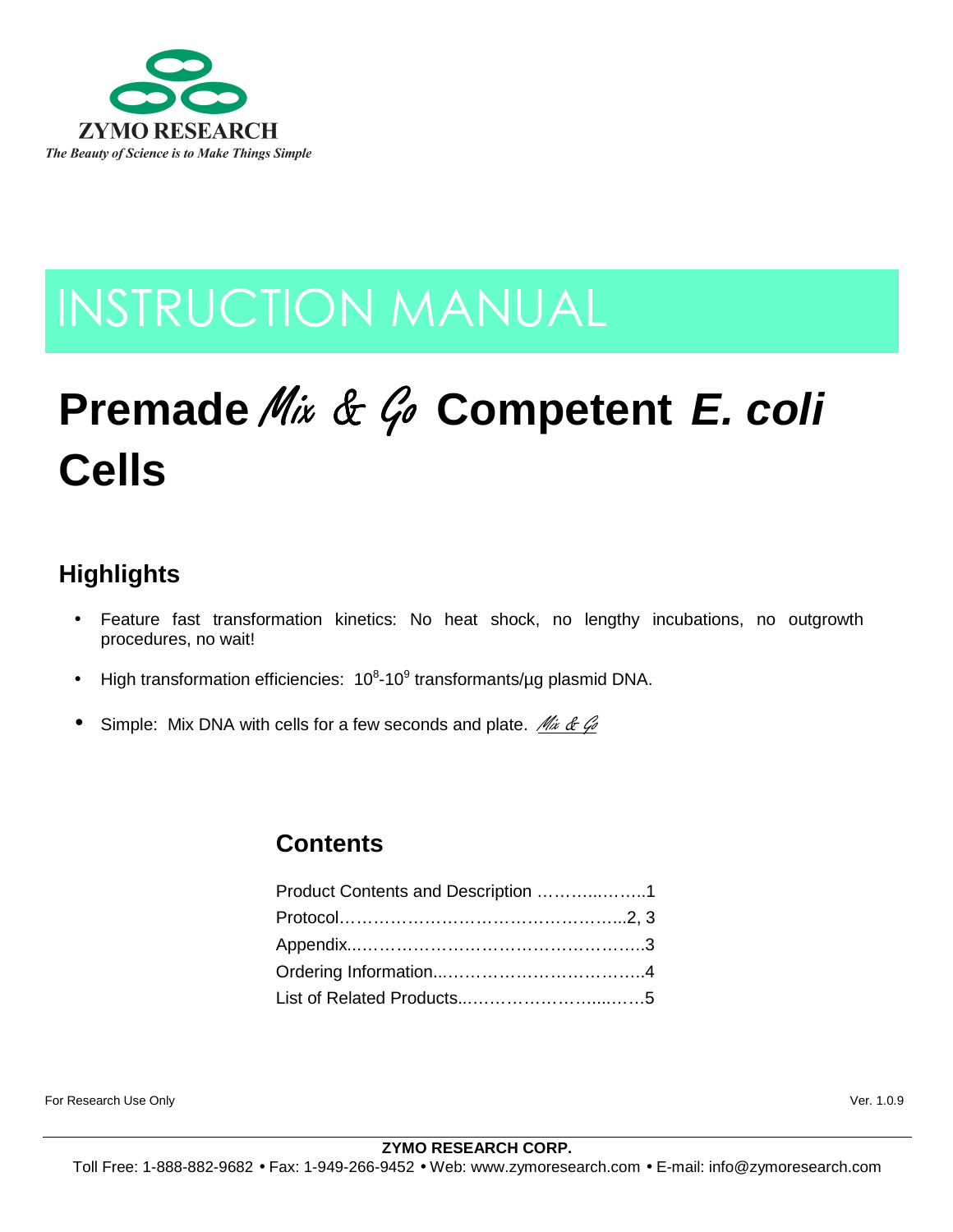Satisfaction of all Zymo Research products is guaranteed. If you should be dissatisfied with this product please call 1-888- 882-9682.

# **Product Contents**

|                                               | <b>Format</b>                               |                                                     |                                             | <b>Storage</b><br>Temp.      |
|-----------------------------------------------|---------------------------------------------|-----------------------------------------------------|---------------------------------------------|------------------------------|
| Mix & Go<br><b>Competent</b><br>E. coli Cells | 10 x 100 µl Single-<br><b>Tube Aliquots</b> | 96 x 50 µl Aliquots<br>$(12 \times 8$ -Tube Strips) | 96 x 50 µl Aliquots<br>(96-well PCR plates) | $<$ -70 $\mathrm{^{\circ}C}$ |
| <b>Instruction</b><br><b>Manual</b>           |                                             |                                                     |                                             |                              |

Note – Chemically M<sub>ix</sub> & G competent cells are stable for 6 months at < -70°C. Reagents are routinely tested on a lot-tolot basis to ensure they provide maximal performance and reliability.

# **Product Description**

Mix & Go E. coli are premade chemically competent cells used for simple and highly efficient DNA transformation.  $\mathcal{M}_{ik} \& \mathcal{G}_{ik} \to \mathcal{G}_{ik}$  cells are made chemically competent by a unique method that completely eliminates the need for heat shock and related procedures. For transformation, DNA can be added directly to  $Mix \& G$  cells and the mixture spread directly to a culture plate. Transformation efficiencies typically range from 10 $8-10^9$  transformants/µg of pUC19 DNA (see figures below), which make the cells optimal for cloning, sub-cloning, library construction, etc. Premade  $\mathcal{M}_{ik}$  &  $\mathcal{G}_{\ell}$  cells are supplied as a pack of 10 convenient 100 µl/tube aliquots or in a 96-well format (12x8tube strips) of 50 µl/tube.



Mix & Go **E. coli cells prepared with ZymoBroth™ display fast transformation kinetics and high transformation efficiencies.** Figures above show the transformation kinetics for JM109 and BL21 strains of E. coli generated using ZymoBroth™ and SOB growth media. Plasmid DNA (pUC19) was used for transformation and the data are the averages of three individual experiments.

Note -<sup>™</sup> Trademarks of Zymo Research Corporation. This product is for research use only and should only be used by trained professionals. Not intended for use in diagnostic procedures. Wear protective gloves and eye protection. Follow the safety guidelines and rules enacted by your research institution or facility.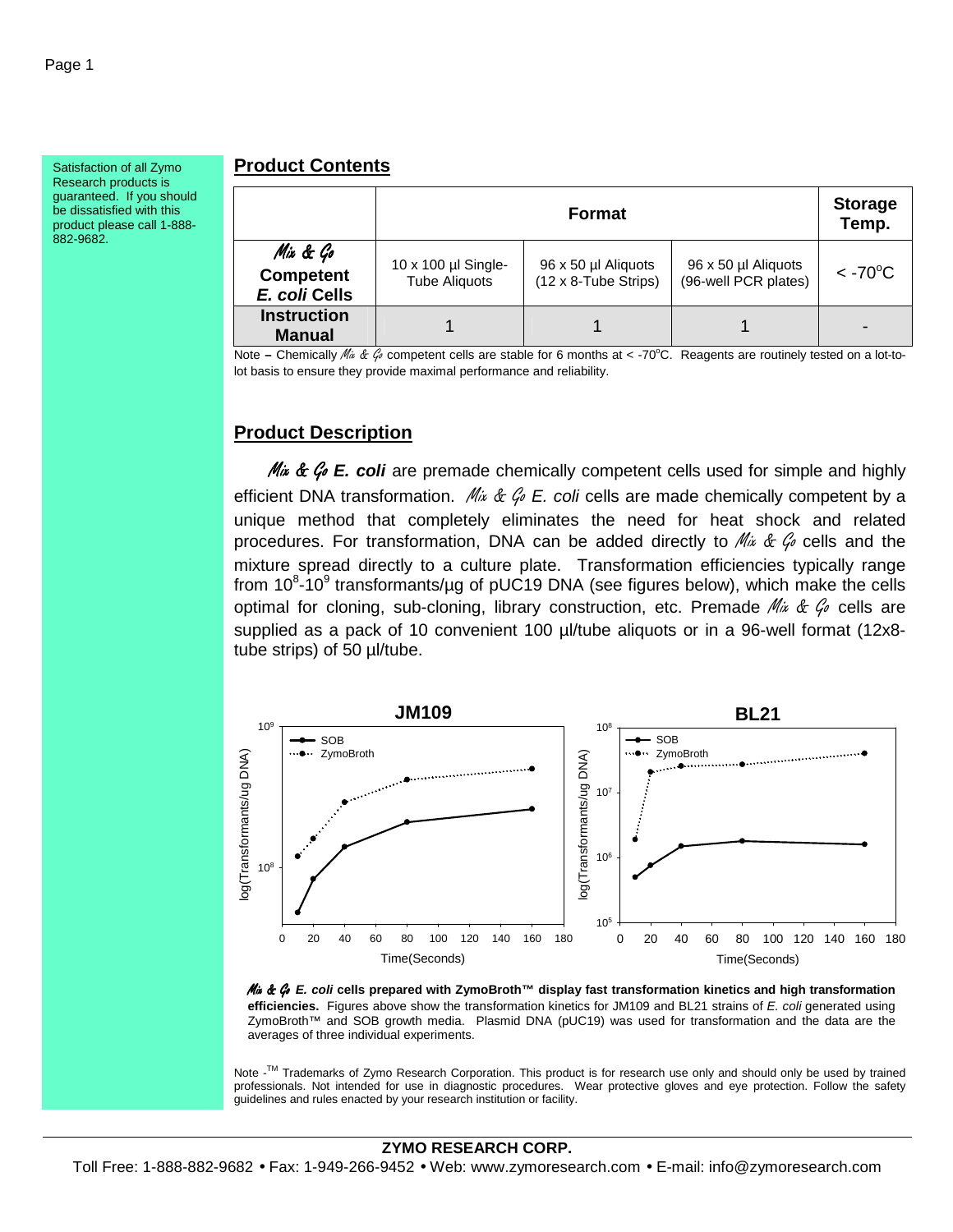# **Protocol**

Pre-warm culture plates to  $37^{\circ}$ C before starting. Since chemically competent cells are extremely sensitive to changes in temperature, transformation should be performed immediately after thawing.

## **Transformation Procedure**

### **Single Tube Aliquots**

- 1. To a tube of  $Mix \& G$  cells thawed on ice, add 1-5 µl plasmid DNA<sup>1</sup>, and then mix<sup>2</sup> gently for a few seconds. (For *Mix & G* Transformation, go to Step 3 directly.)
- 2. Immediately place on ice and incubate for 2-5 minutes (maximum 60 minutes).
- 3. Spread 50-100 µl onto a pre-warmed culture plate (Ampicillin selection only, see note below). Incubate the plate at the appropriate temperature (e.g., 37°C) for the colonies to grow.

### **96-Well Format (8-Tube Strips or PCR Plates)**

- 1. To each tube (or well) of  $\mathcal{M}_{\dot{\alpha}}$  &  $\mathcal{G}_{\dot{\beta}}$  cells thawed on ice, add 1-3 µl plasmid DNA<sup>1</sup>, and then mix<sup>2</sup> gently for a few seconds. (For *Mix & G* Transformation, go to Step 3 directly.)
- 2. Immediately place on ice and incubate for 2-5 minutes (maximum 60 minutes).
- 3. Spread 25-50 µl of the mixtures onto pre-warmed culture plates (Ampicillin selection only, see note below). Incubate the plate at the appropriate temperature (e.g., 37°C) for the colonies to grow.

**Note**: The procedures above are for plasmids containing Ampicillin resistant markers. If Kanamycin, Tetracycline, Chloramphenicol, Erythromycin or any non-lactamase selection markers are used, an outgrowth step is required prior to plating. (see Page 3, Notes Section 2 and 4 regarding **Incubation Time** & **Outgrowth**).



For **Technical Assistance**, please contact **Zymo Research's Technical Department** at 1-888-882- 9682 or E-mail to tech@zymoresearch.com.

#### **Notes:**

<sup>1</sup>Keep the added volume of DNA less than 5% of the total.

<sup>2</sup>To mix cells after DNA addition gently tap the tube with your fingers and then shake the tube downwards in a single motion from the elbow to collect the mixture at the bottom of the tube. Avoid exposing the cells to room temperature for more than a few seconds at a time.

#### **ZYMO RESEARCH CORP.**

Toll Free: 1-888-882-9682 • Fax: 1-949-266-9452 • Web: www.zymoresearch.com • E-mail: info@zymoresearch.com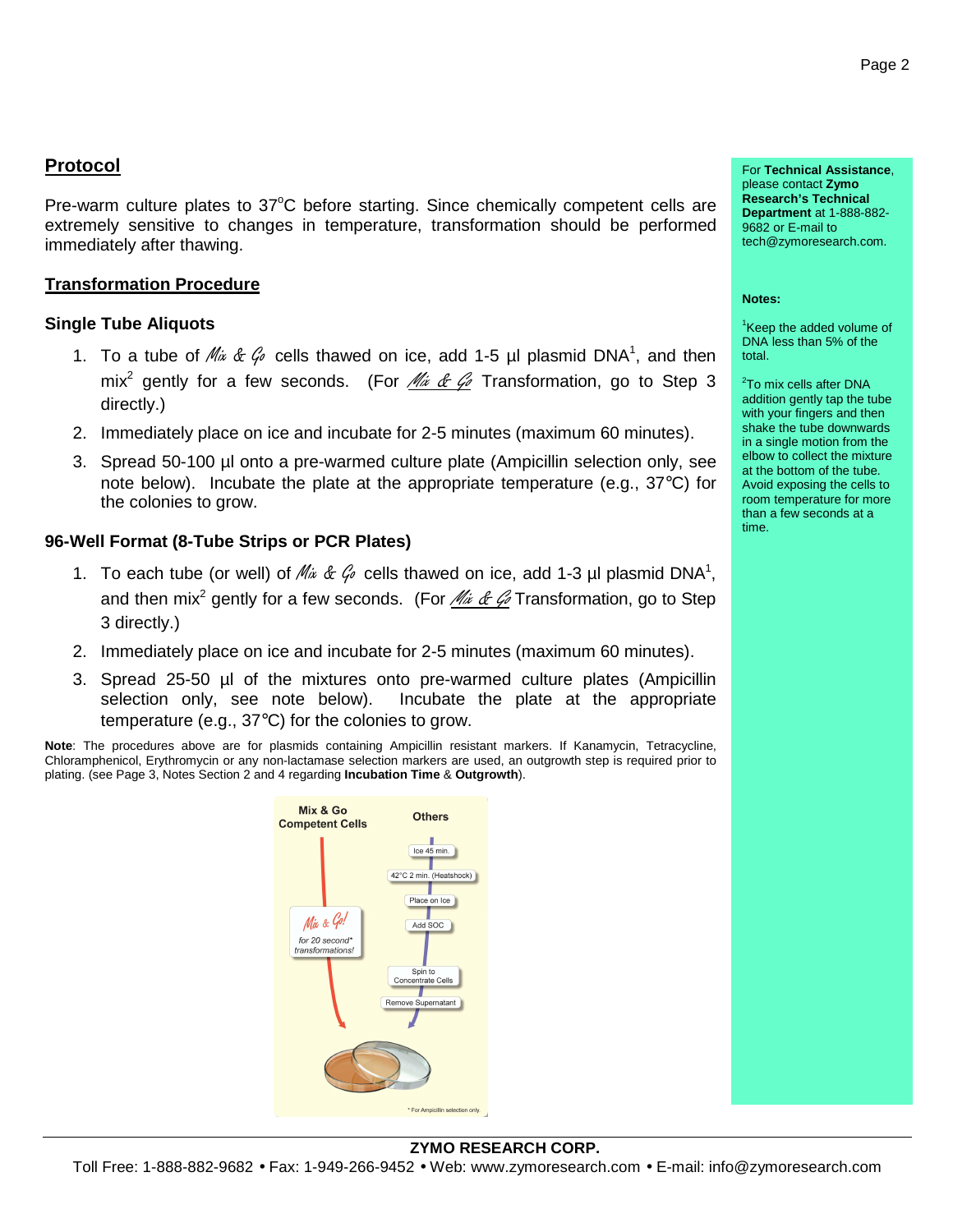# **Notes for High Efficiency Transformation**

### **1. E. coli Strains**

Different E. coli strains vary in their ability to be transformed with DNA. Strains like Zymo 5α, JM109, C600, and TG1 typically yield the highest transformation efficiencies.

# **2. Incubation Time**

The " $\mathcal{N}$   $\acute{\mathcal{U}}$   $\acute{\mathcal{U}}$  procedure (page 2) will work for most transformations using Ampicillin selection and not requiring outgrowth (see Section 4 below). The highest transformation efficiencies can be obtained by incubating  $Mix \& G$  cells with DNA on ice for 2-5 minutes (60 minutes maximum) prior to plating.

### **3. Prewarming Culture Plates**

Chilled plates will decrease  $\mathbb{M}_{k}$  &  $\mathcal{G}_{\ell}$  cell transformation efficiency. It is recommended that culture plates be pre-warmed to >20°C (preferably 37°C) prior to plating.

## **4. Addition of SOC Medium to Transformation Mixtures (Outgrowth)**

When selecting with Kanamycin, Tetracycline, etc., an outgrowth performed in SOC medium is required for efficient transformation. In most cases, this step can be omitted when selecting with Ampicillin. After the transformation mixture has incubated on ice for 5-10 min, add 4 volumes of SOC (400 µl of SOC to 100 µl of transformation mixture) and incubate for 1 hour at 37°C with gentle shaking at 200- 300 rpm. Afterwards, spread the mixture directly onto pre-warmed culture plates. Reducing agents [e.g., DTT (Dithiothreitol) and 2-ME (β-mercaptoethanol)] are not required in this procedure.

## **Appendix**

#### **SOB Recipe: (1 Liter)**

Mix the following ingredients:

20 g Bacto-Tryptone  $0.58$  g NaCl (or 2 ml of 5M NaCl) 10 ml 1M MgCl<sub>2</sub> 5 g Yeast extract  $0.19$  g KCl (or 0.5 ml 1M KCl) 10 ml 1M MgSO<sub>4</sub>

Add ddH<sub>2</sub>O to a total volume of 1 liter.

Adjust pH to 6.0-7.0 with NaOH. Autoclave at 10 psi for 15-20 minutes.

### **SOC Recipe: (100 ml)**

Add 1 ml of a 2 M filter-sterilized glucose solution or 2 ml of 20% (w/v) glucose solution to 100 ml of SOB medium.

#### **LB Agar (1 Liter)**

10 g of NaCl 10 g of Tryptone 15 g of Agar 5 g of Yeast Extract Adjust the pH to 7.0 with 5 N NaOH. Autoclave at 15 psi for 15-20 minutes.

#### **ZYMO RESEARCH CORP.**

Toll Free: 1-888-882-9682 • Fax: 1-949-266-9452 • Web: www.zymoresearch.com • E-mail: info@zymoresearch.com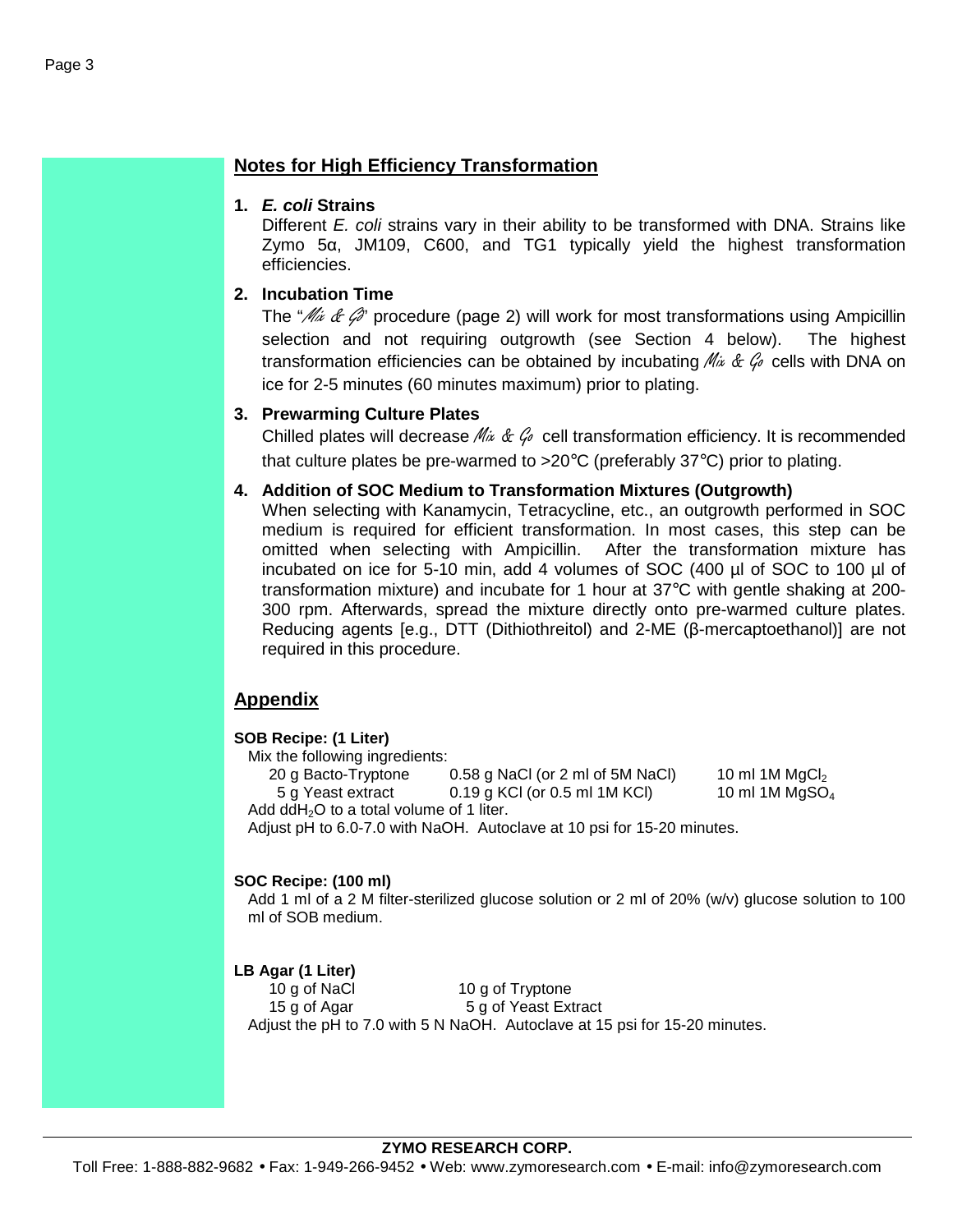## **Genotypes**

#### **JM109**

F`traD36 lacl<sup>q</sup> Δ(lacZ)M15 pro A+ B+ / e14<sup>-</sup> (McrA<sup>-</sup>) Δ(lac-proAB)thi gyrA96 (Nal<sup>r</sup>)endA1 hsdR17(r<sub>k</sub>·m<sub>k</sub>\*)relA1 supE44 recA1 (1)

**Comments:** Partly restriction-deficient; good strain for cloning repetitive DNA(recA- ). Suppresses many amber mutations when glutamine is available but not the  $\bar{S}_{100}$  or  $S_7$  mutation of  $\bar{\lambda}$ , e.g.,  $\lambda$ gt11. Can be used for M13 cloning/sequencing and blue/white screening.

#### **XJa**

recA1 supE44 endA1 hsdR17 (r<sub>k</sub>,m<sub>k</sub><sup>+</sup>) gyrA96 relA1 thi mcrA Δ(lac-proAB) ∆araB:: ΔR, cat F'[traD36 proAB+ lacl<sup>q</sup> lacZ ∆M15]

**Comments:** Includes chromosomally encoded bacteriophage lambda R gene. Partly restriction-deficient; good strain for cloning repetitive DNA(recA). Suppresses many amber mutations when glutamine is acceptable but not the  $S_{100}$  or  $S_7$ mutation of λ, e.g., λgt11. Can be used for M13 cloning/sequencing and blue/white screening.

#### **XJa(DE3)**

recA1 supE44 endA1 hsdR17 (r<sub>k</sub>,m<sub>k</sub><sup>+</sup>) gyrA96 relA1 thi mcrA Δ(lac-proAB) ΔaraB:: ΔR, cat F'[traD36 proAB+ lacl<sup>q</sup> lacZ∆M15] ∆DE3

**Comments:** Includes chromosomally encoded bacteriophage lambda R gene and lambda DE DNA to express T7 RNA Polymerase. Partly restriction-deficient; good strain for cloning repetitive DNA(recA<sup>-</sup>). Suppresses many amber mutations when glutamine is available but not the  $S_{100}$  or  $S_7$  mutation of  $\lambda$ , e.g.,  $\lambda$ gt11. Can be used for M13 cloning/sequencing and blue/white screening.

#### **C600**

 $\overline{F}$  [e14-(McrA) or e14<sup>+</sup> (mcrA<sup>+</sup>)] thr- 1 leuB6 thi- 1 lacY1 supE44 rfbD1 fhuA21; the original C600 is EcoK r<sup>+</sup>m<sup>+</sup> McrBC<sup>+</sup> (2,3)

#### **Zymo 5α** (Same as DH5α)

F φ80dlacZ∆M15 ∆(lacZYA-argF)U169 deoR, recA1 endA1 hsdR17(r<sub>k</sub> m<sub>k</sub><sup>+</sup> phoA supE44 λ thi-1 gyrA96 relA1 **Comments:** Insert stability due to recA1 mutation. Can be used for blue/white screening, accepts large plasmids due to deoR mutation. High plasmid yield due to endA1 mutation.

#### **Zymo 10B** (Same as DH10B)

F- mcrA ∆(mrr-hsdRMS-mcrBC) Φ80lacZ∆M15 ∆lacX74 recA1 endA1 araD139 ∆(ara leu) 7697 galU galK rpsL nupG λ-**Comments:** Can be used for blue/white screening and is ideal for cDNA generation and library construction.

#### **HB101**

F-∆(gpt-proA)62 leuB6 supE44 ara-14 galkK2 lacY1 ∆(mcrC-mrr) rpsL20 (Str<sup>r</sup> ) xyl-5 mtl-1 recA13 (4)

#### **TG1**

F'traD36 lacl<sup>q</sup> Δ(lacZ) M15 proA<sup>+</sup>B<sup>+</sup>/supE Δ(hsdM-mcrB)5 (r<sub>k</sub> m<sub>k</sub> McrB) thi Δ(lac-proAB)

#### **References:**

1.) Sheridan, P. et al. **Phylogenetic Analysis of Anaerobic Psychrophilic Enrichment Cultures Obtained from a Greenland Glacier Ice Core**, Appl. Envir. Microbiol., Apr 2003; 69: 2153 – 2160.

2.) Yokobayashi, Y. et al. **From the Cover: Directed evolution of a genetic circuit**, PNAS, Dec 2002; 99: 16587 – 16591.

3.) Trent, J. et al. **A Ubiquitously Expressed Human Hexacoordinate Hemoglobin**, J. Biol. Chem., May<br>2002; 277: 19538 – 19545.

4.) Mourez, M. et al. **Mapping dominant-negative mutations of anthrax protective antigen by scanning mutagenesis**, PNAS, Nov 2003; 100: 13803 – 13808.